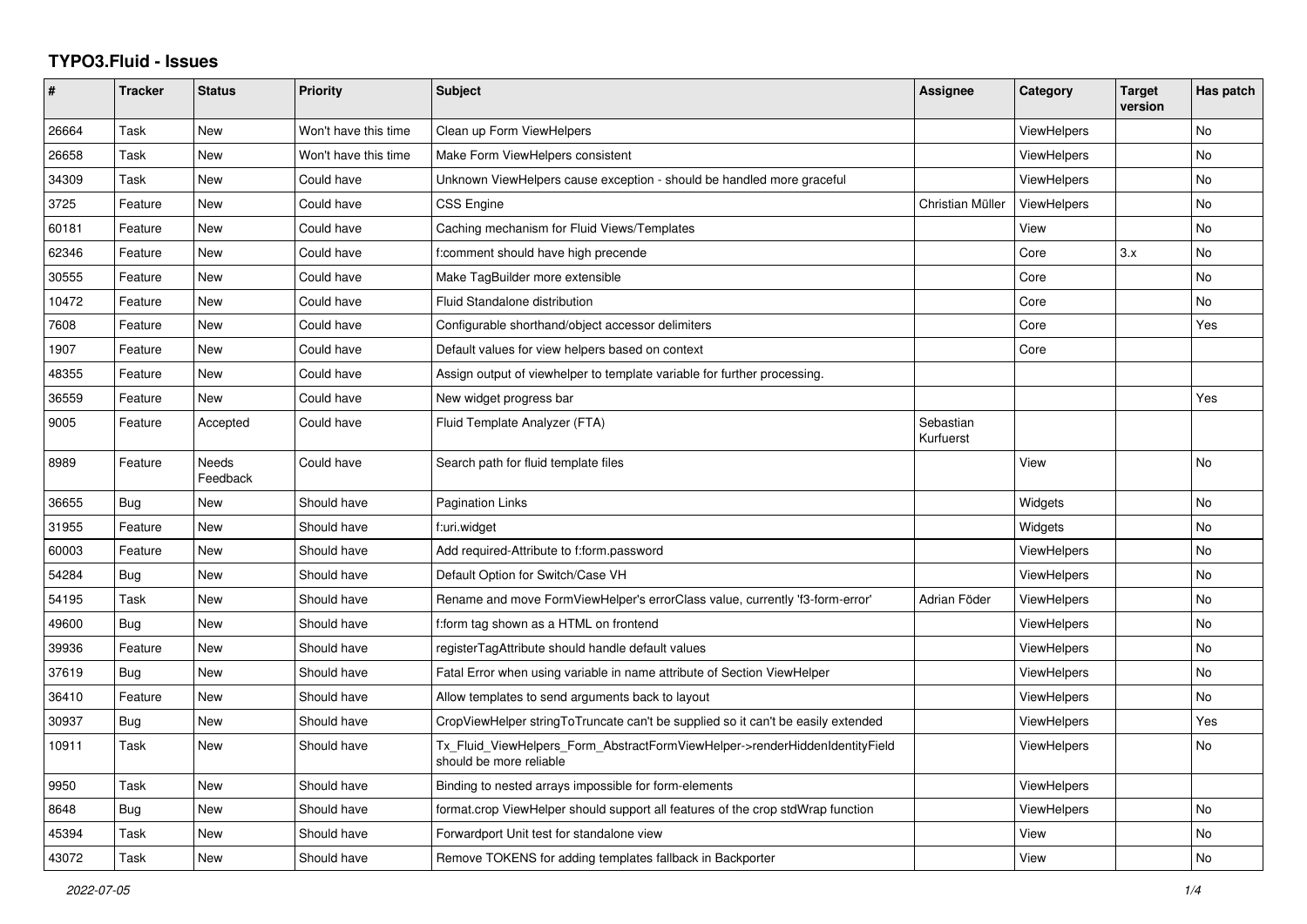| #     | <b>Tracker</b> | <b>Status</b> | <b>Priority</b> | <b>Subject</b>                                                                                              | <b>Assignee</b>        | Category | <b>Target</b><br>version | Has patch |
|-------|----------------|---------------|-----------------|-------------------------------------------------------------------------------------------------------------|------------------------|----------|--------------------------|-----------|
| 39990 | Bug            | <b>New</b>    | Should have     | Same form twice in one template: hidden fields for empty values are only rendered<br>once                   |                        | Core     |                          | <b>No</b> |
| 32035 | Task           | New           | Should have     | Improve fluid error messages                                                                                |                        | Core     |                          | Yes       |
| 12863 | Bug            | <b>New</b>    | Should have     | Attributes of a viewhelper can't contain a '-'                                                              | Sebastian<br>Kurfuerst | Core     |                          | <b>No</b> |
| 4704  | Feature        | New           | Should have     | Improve parsing exception messages                                                                          |                        | Core     |                          |           |
| 3481  | <b>Bug</b>     | New           | Should have     | Use ViewHelperVariableContainer in PostParseFacet                                                           |                        | Core     |                          | No        |
| 60271 | Feature        | <b>New</b>    | Should have     | Paginate viewhelper, should also support arrays                                                             |                        |          |                          | No        |
| 58983 | Bug            | <b>New</b>    | Should have     | format.date does not respect linebreaks and throws exception                                                |                        |          |                          | No        |
| 58921 | <b>Bug</b>     | New           | Should have     | f:form.* VHs crash if NOT inside f:form but followed by f:form                                              |                        |          |                          | No        |
| 56237 | Task           | <b>New</b>    | Should have     | in-line (Condition) ViewHelpers should not evaluate on parsing                                              |                        |          |                          | No        |
| 52591 | Bug            | <b>New</b>    | Should have     | The Pagination Widget broken for joined objects                                                             |                        |          |                          | No.       |
| 52419 | Bug            | New           | Should have     | Wrong PHPDocs notation for default value inline f:translate viewhelper                                      |                        |          | 2.0                      | No        |
| 51277 | Feature        | New           | Should have     | ViewHelper context should be aware of actual file occurrence                                                |                        |          |                          | No        |
| 47669 | Task           | <b>New</b>    | Should have     | FormViewHelper does not define the default request method                                                   |                        |          |                          | No        |
| 46545 | Feature        | New           | Should have     | Better support for arrays in options of SelectViewHelper                                                    |                        |          |                          | No        |
| 45153 | Feature        | New           | Should have     | f:be.menus.actionMenuItem - Detection of the current select option is insufficient                          |                        |          |                          | No        |
| 43071 | Task           | New           | Should have     | Remove TOKENS for adding fallback teplates in B                                                             |                        |          |                          | No        |
| 42743 | Task           | <b>New</b>    | Should have     | Remove inline style for hidden form fields                                                                  |                        |          |                          | No        |
| 42397 | Feature        | New           | Should have     | Missing viewhelper for general links                                                                        |                        |          |                          | No        |
| 40081 | Feature        | <b>New</b>    | Should have     | Allow assigned variables as keys in arrays                                                                  |                        |          |                          | No        |
| 38130 | Feature        | <b>New</b>    | Should have     | Checkboxes and multiple select fields should have an assignable default value                               |                        |          |                          | No        |
| 37095 | Feature        | New           | Should have     | It should be possible to set a different template on a Fluid TemplateView inside an<br>action               | Christopher<br>Hlubek  |          |                          | No        |
| 33215 | Feature        | <b>New</b>    | Should have     | RFC: Dynamic values in ObjectAccess paths                                                                   |                        |          |                          | No        |
| 28554 | Bug            | <b>New</b>    | Should have     | (v4) implement feature flag to disable caching                                                              |                        |          |                          | No        |
| 28553 | Bug            | <b>New</b>    | Should have     | improve XHProf test setup                                                                                   |                        |          |                          | No        |
| 28552 | Bug            | <b>New</b>    | Should have     | (v5) write ViewHelper test for compiled run; adjust functional test to do two passes<br>(uncached & cached) |                        |          |                          | No        |
| 28550 | Bug            | New           | Should have     | (v4) make widgets cacheable, i.e. not implement childnodeaccess interface                                   |                        |          |                          | No        |
| 28549 | Bug            | New           | Should have     | make widgets cacheable, i.e. not implement childnodeaccess interface                                        |                        |          |                          | No        |
| 13045 | Bug            | <b>New</b>    | Should have     | Entity decode of strings are different between if-conditions and output of variable                         |                        |          |                          |           |
| 9514  | Feature        | New           | Should have     | Support explicit Array Arguments for ViewHelpers                                                            |                        |          |                          |           |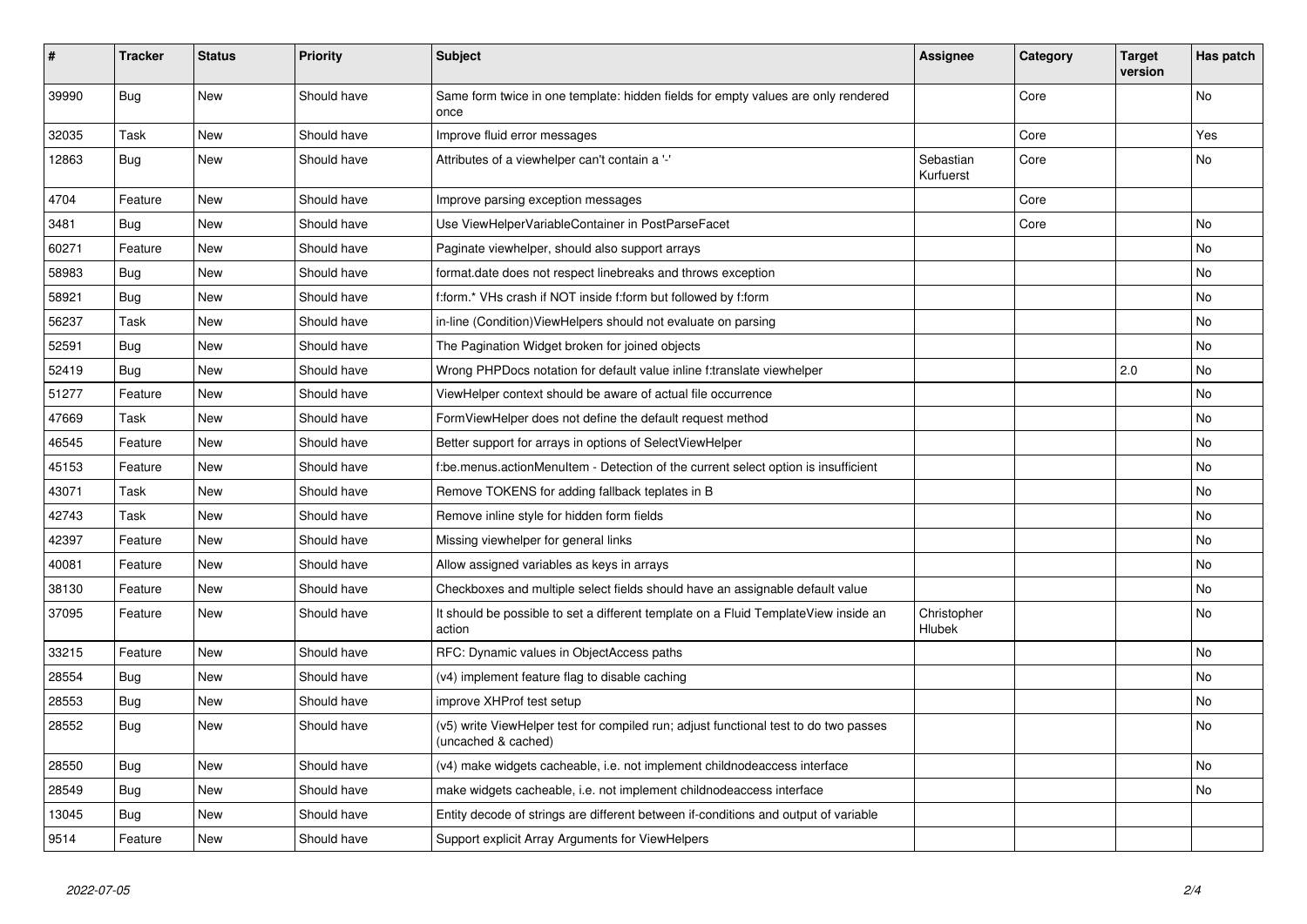| $\pmb{\#}$ | <b>Tracker</b> | <b>Status</b>       | <b>Priority</b> | <b>Subject</b>                                                                        | <b>Assignee</b>             | Category    | <b>Target</b><br>version | Has patch |
|------------|----------------|---------------------|-----------------|---------------------------------------------------------------------------------------|-----------------------------|-------------|--------------------------|-----------|
| 5933       | Feature        | Accepted            | Should have     | Optional section rendering                                                            | Sebastian<br>Kurfuerst      | ViewHelpers |                          | No        |
| 28551      | <b>Bug</b>     | Accepted            | Should have     | (v4) backport VHTest                                                                  | Sebastian<br>Kurfuerst      |             |                          | No        |
| 58862      | <b>Bug</b>     | Needs<br>Feedback   | Should have     | FormViewHelper doesn't accept NULL as value for \$arguments                           | Bastian<br>Waidelich        | ViewHelpers |                          | Yes       |
| 36662      | Bug            | Needs<br>Feedback   | Should have     | Checked state isn't always correct when property is collection                        | Kevin Ulrich<br>Moschallski | ViewHelpers | 1.1.1                    | No        |
| 8491       | Task           | Needs<br>Feedback   | Should have     | link.action and uri.action differ in absolute argument                                | Karsten<br>Dambekalns       | ViewHelpers |                          | No        |
| 46289      | Bug            | Needs<br>Feedback   | Should have     | Enable Escaping Interceptor in XML request format                                     |                             | View        | 2.0.1                    | No        |
| 33394      | Feature        | Needs<br>Feedback   | Should have     | Logical expression parser for BooleanNode                                             | <b>Tobias Liebig</b>        | Core        |                          | No        |
| 46091      | Task           | Needs<br>Feedback   | Should have     | Show source file name and position on exceptions during parsing                       |                             |             |                          | No        |
| 45345      | Feature        | Needs<br>Feedback   | Should have     | Easy to use comments for fluid that won't show in output                              |                             |             |                          |           |
| 3291       | Feature        | Needs<br>Feedback   | Should have     | Cacheable viewhelpers                                                                 |                             |             |                          | No        |
| 53806      | Bug            | <b>Under Review</b> | Should have     | Paginate widget maximumNumberOfLinks rendering wrong number of links                  | Bastian<br>Waidelich        | Widgets     |                          | No        |
| 65424      | Bug            | <b>Under Review</b> | Should have     | SelectViewHelper must respect option(Value Label)Field for arrays                     |                             | ViewHelpers |                          | No        |
| 44234      | Bug            | <b>Under Review</b> | Should have     | selectViewHelper's sorting does not respect locale collation                          |                             | ViewHelpers | 2.1                      | No        |
| 43346      | Feature        | <b>Under Review</b> | Should have     | Allow property mapping configuration via template                                     | Karsten<br>Dambekalns       | ViewHelpers | 2.1                      | No        |
| 40998      | Bug            | <b>Under Review</b> | Should have     | Missing parent request namespaces in form field name prefix                           | Sebastian<br>Kurfuerst      | ViewHelpers | 1.1.1                    | No        |
| 34682      | Bug            | <b>Under Review</b> | Should have     | Radio Button missing checked on validation error                                      |                             | ViewHelpers |                          | No        |
| 46257      | Feature        | <b>Under Review</b> | Should have     | Add escape sequence support for Fluid                                                 |                             | Core        |                          | No        |
| 55008      | Bug            | <b>Under Review</b> | Should have     | Interceptors should be used in Partials                                               | Christian Müller            |             |                          | No        |
| 52640      | Feature        | <b>Under Review</b> | Should have     | Create an UnlessViewHelper as opposite to the IfViewHelper                            | Marc Neuhaus                |             |                          | No        |
| 52536      | Bug            | <b>Under Review</b> | Should have     | Errorclass not set if no property-attribute set                                       |                             |             |                          |           |
| 50888      | <b>Bug</b>     | <b>Under Review</b> | Should have     | WSOD by changing name of section and if Fluid caches are generated                    |                             |             |                          | No        |
| 49756      | Feature        | <b>Under Review</b> | Should have     | Select values by array key in checkbox viewhelper                                     |                             |             |                          | No        |
| 47006      | Bug            | <b>Under Review</b> | Should have     | widget identifier are not unique                                                      |                             |             |                          | No        |
| 45384      | Bug            | New                 | Must have       | Persisted entity object in widget-configuration cannot be deserialized (after reload) |                             | Widgets     | 2.0.1                    | No        |